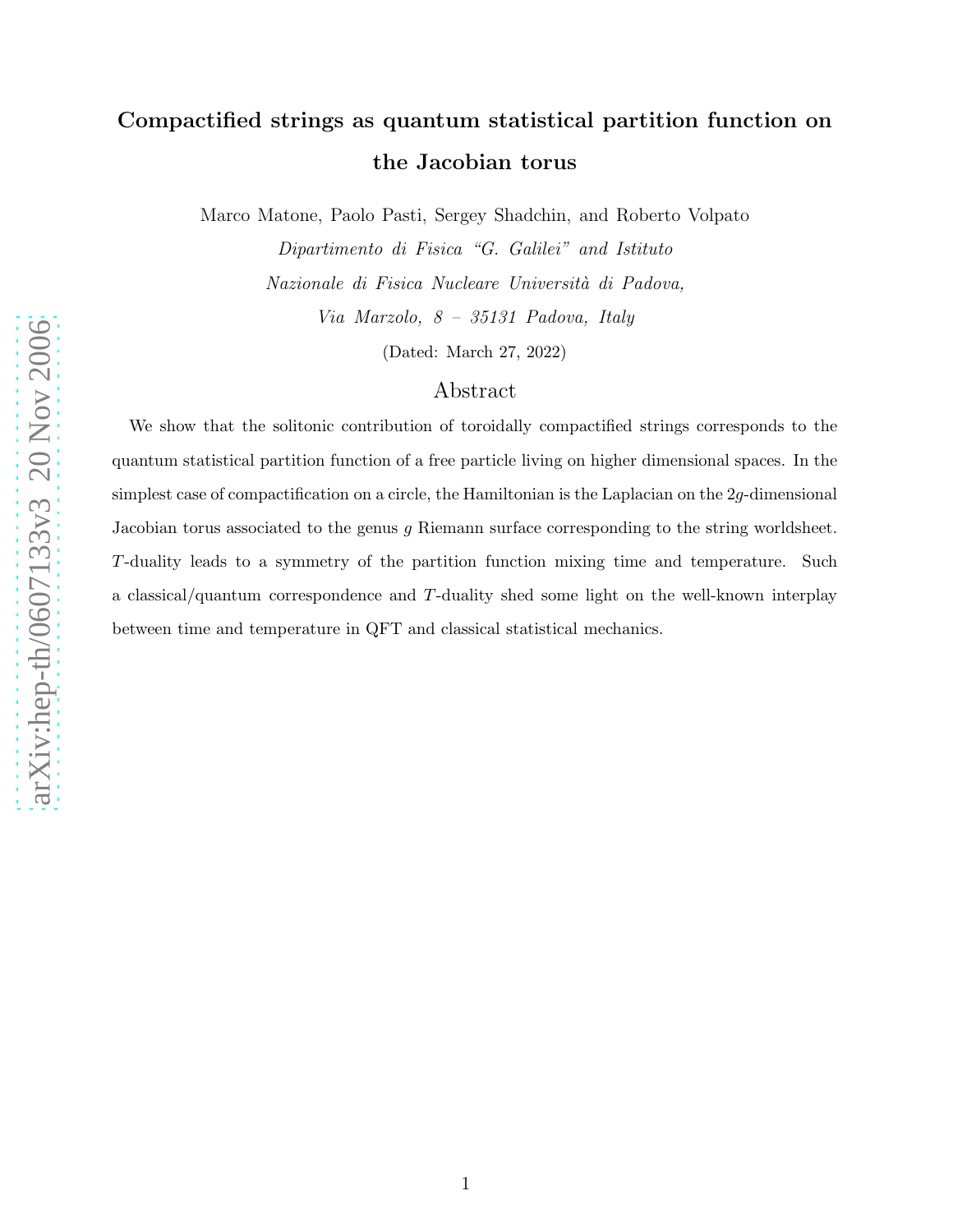A puzzling feature of QFT concerns the crucial analogy with classical statistical mechanics where the inverse temperature plays the rôle of imaginary time. Time and temperature also mix by performing analytic continuation along complex paths in the path-integral. Another well-known analogy concerns the transition amplitude for a particle for the time  $it$  that coincides with the classical partition function for a string of length t at  $\beta = 1/\hbar$ . Even if such analogies follow as technical properties, it is widely believed that they are deeply related to the properties of space-time and should emerge in the string context.

A step towards a better understanding of temperature/time and classical/quantum dualities, would be finding a physical model where these emerge naturally. In proposing such a model, we will start by showing that string theory possesses a basic surprising classical/quantum duality. It turns out that the solitonic sector of toroidally compactified strings have a *dual* description as *quantum statistical partition function* on higher dimensional spaces, built in terms of the Jacobian torus of the string worldsheet and of the compactified space. More precisely, in this letter we will see that in the case of compactification on a circle

<span id="page-1-0"></span>
$$
\sum_{m,n\in\mathbb{Z}^g} e^{-\beta S_{m,n}} = \text{Tr } e^{-\beta H} \tag{1}
$$

where  $\beta = 2R^2/\alpha'$ , with R the compactification radius, and the Hamiltonian H is  $\Delta_{J_{\Omega}}/2\pi$ , with  $\Delta_{J_{\Omega}}$  the Laplacian on the Jacobian torus  $J_{\Omega}$  of the worldsheet. Eq.[\(1\)](#page-1-0) is just the direct consequence of the stronger identity we will prove. Namely

$$
H\Psi_{m,n} = S_{m,n}\Psi_{m,n} \tag{2}
$$

that is the set  $\{S_{m,n}|m,n \in \mathbb{Z}^g\}$  coincides with the spectrum of H. As will become clear from the construction, such a result seems to capture a general property of string theories which is due to the underlying geometrical properties of Riemann surfaces. In particular, the correspondence considered in this letter admits natural generalizations to compactifications on higher dimensional tori.

Remarkably, temperature/time duality naturally emerges as a consequence of the complexified version of T-duality, a fundamental feature of string theory [\[1\]](#page-9-0). By [\(1\)](#page-1-0) the standard T-duality corresponds to the invariance, up to a multiplicative term given by powers of  $\beta$ , of the partition under inversion of the temperature

<span id="page-1-1"></span>
$$
\beta \longrightarrow 1/\beta \tag{3}
$$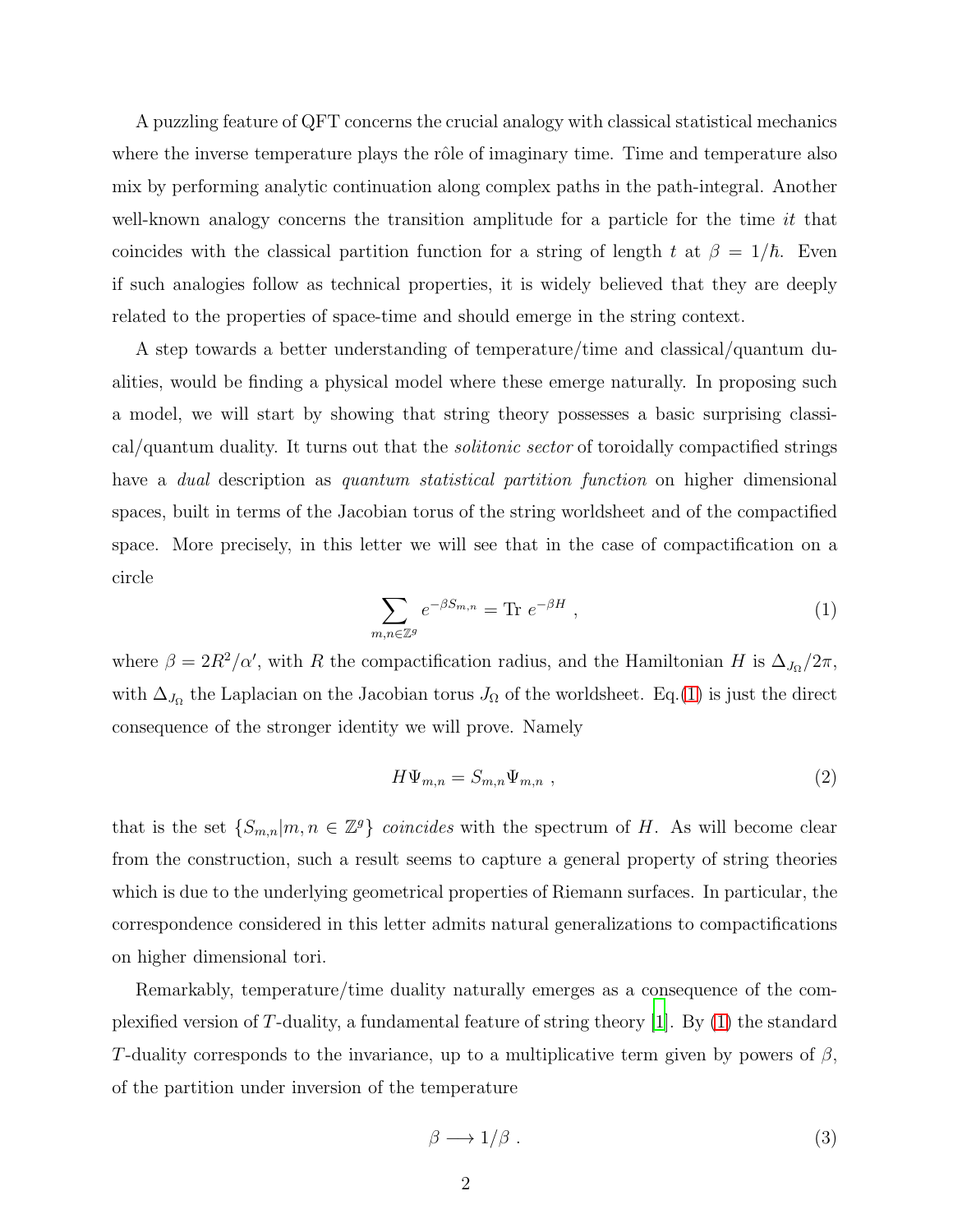Complexification of  $\beta$  has basic motivations which interplay between physics and geometry. Let us first consider the time translate of an observable A,  $\alpha_t(A) = e^{iHt}Ae^{-iHt}$ , and the expectation value

$$
\omega_{\beta}(A) = \text{Tr} \ \rho_{\beta}A = Z_{stat}(\beta)^{-1} \text{Tr} \ Ae^{-\beta H}.
$$

By invariance of the trace under cyclic permutations we get  $\omega_{\beta}((\alpha_t(A)B))$  =  $\omega_{\beta} (Be^{iH(t+i\beta)}Ae^{-iH(t+i\beta)})$ , so that

$$
\omega_{\beta}((\alpha_t A)B) = \omega_{\beta}(B\alpha_{t+i\beta}(A)),
$$

that is time evolution is invariant, upon commutation, under an imaginary shift of the time which is inversely proportional to the temperature. In such a context the complexification of  $\beta$  naturally appears in globally conformal invariant QFT [\[2\]](#page-9-1). It is worth noticing that both in [\[2\]](#page-9-1) and in the BC system [\[3](#page-9-2)] the KMS (Kubo-Martin-Schwinger) states [\[4,](#page-9-3) [5](#page-9-4), [6](#page-9-5)] play a crucial rôle. In particular, in the limit of 0-temperature the KMS states may be used to define the concept of point in noncommutative space.

A simple but important property of the temperature is its positive definiteness. This becomes transparent once time and temperature are naturally combined in a unique variable  $\tau$  as suggested by the above analogies, namely

<span id="page-2-0"></span>
$$
\beta = \frac{1}{k_B T} = \text{Im}\,\tau \;, \qquad \frac{t}{\hbar} = -\text{Re}\,\tau \;.
$$
 (4)

As we will discuss later, complexification of  $\beta$  is intimately related to the positivity of the temperature. Complexifying a variable taking positive values has a geometrical motivation that may lead to a geometrical understanding of the emergence of time. In particular, as will be illustrated, positivity of the temperature combined with the time variable to build the complex  $\tau$ , leads to consider  $\tau$  as the torus modular parameter.

An apparently unrelated topic concerns the Riemann mapping theorem, which plays a central rôle in uniformization theory and in the theory of univalent functions. According to such a theorem there is a unique analytic function  $w = f(z)$  mapping a simply connected region of  $\mathbb C$  one-to-one onto the disk  $|w| < 1$  such that  $f(z_0) = 0$  and  $f'(z_0) > 0$ . As a consequence any two simply connected regions except C itself, can be mapped conformally onto each other. While  $\mathbb C$  is the universal covering of the torus, any simply connected domain of  $\mathbb C$  can be mapped by a locally univalent function to the upper half-plane, the universal covering of negatively curved Riemann surfaces. Positivity of the temperature and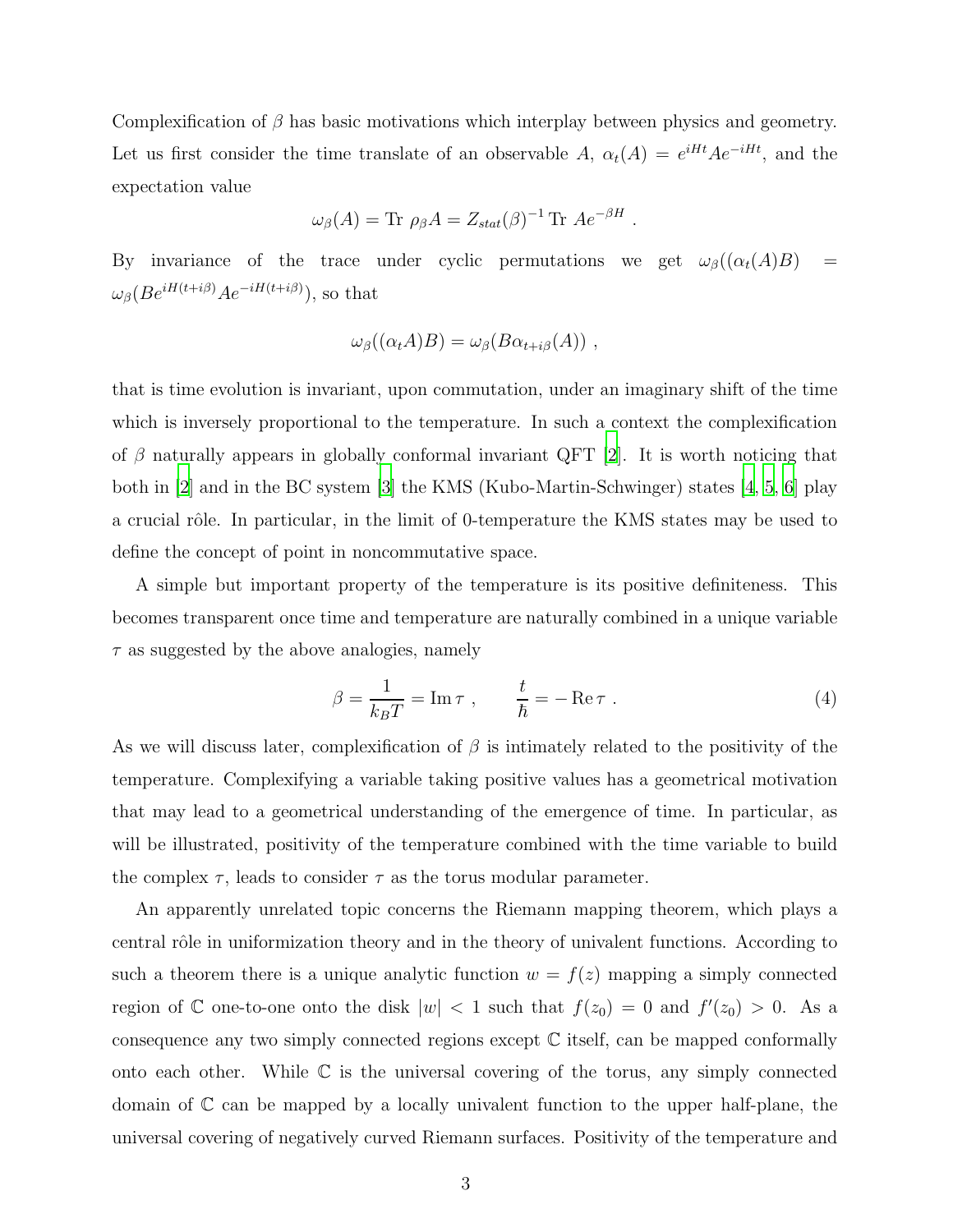its combination with time to build  $\tau$  leads to the geometry of the upper half-plane that, unlike the case of the Riemann sphere, is characterized by the identification of its automorphism group,  $PSL(2,\mathbb{R})$ , with the isometry group of its natural metric, the Poincaré metric. Such a group acts by linear fractional transformations  $\tau \to (A\tau + B)/(C\tau + D)$  that, according to  $(4)$ , correspond to mixing the rôle of temperature and time.

Similar transformations appear in several physical models, for example in Seiberg-Witten theory. Again, positivity, that this time is due to the coupling constant, plays a crucial rôle.

Geometrically  $\tau$  can be seen as the modular parameter of a torus, and then related to a flat geometry. On the other hand, it can be seen as the inverse of the uniformizing map from a negatively curved Riemann surface to the upper half-plane. In this way to each point on a negatively curved Riemann surface one may associate an elliptic curve. It should be stressed that negatively curved Riemann surfaces are much more reach in nature and it may be convenient to consider punctured versions of the torus rather than the torus itself. Such a dual rôle for  $\tau$ , connecting flat and negatively curved Riemann surfaces, is particularly transparent once one considers the ζ-function

$$
\zeta(s) = \sum_{m,n \in \mathbb{Z}} \frac{(\operatorname{Im} \tau)^s}{|m + n\tau|^{2s}}.
$$

The elements of the set  $\{|m + n\tau|^2 / \text{Im}\,\tau | m, n \in \mathbb{Z}\}\$  are the eigenvalues of the Laplacian on the torus, so that  $e^{-\zeta(0)}$  defines the determinant of the Laplacian on the torus. On the other hand,  $(\text{Im }\tau)^s$  can be seen as eigenfunction of the Poincaré Laplacian. The summation then can be seen as a sum on all  $PSL(2, \mathbb{Z})$  transformations of  $(\text{Im }\tau)^s$  guaranteeing the invariance under the uniformizing group  $SL(2, \mathbb{Z})$ . This dual nature of  $\tau$  is at the heart of basic mathematical structures also involving number theory, and appears in several topics of physical interest, not only in string theory.

Let  $\Sigma$  be a genus g Riemann surface with a fixed basis  $\{\alpha_1, \ldots, \alpha_g, \beta_1, \ldots, \beta_g\}$  of the first homology group  $H_1(\Sigma, \mathbb{Z})$  with intersection matrix  $\alpha_i \cdot \beta_j = \delta_{ij}$ ,  $\alpha_i \cdot \alpha_j = \beta_i \cdot \beta_j = 0$ . A dual basis  $\{\omega_1,\ldots,\omega_q\}$ , of holomorphic 1-differentials on  $\Sigma$  can be chosen with normalization  $\int_{\alpha_i} \omega_j = \delta_{ij}, i, j = 1, \ldots, g$ , whereas the Riemann period matrix  $\Omega_{ij} = \int_{\beta_i} \omega_j$  can be proved to be symmetric with  $\text{Im }\Omega > 0$ , and depends on the complex structure of  $\Sigma$ . Conversely, the Riemann period matrix completely determines the complex structure of the corresponding Riemann surface (although for  $g \geq 4$  not every symmetric matrix with positive-definite imaginary part is the period matrix of a Riemann surface).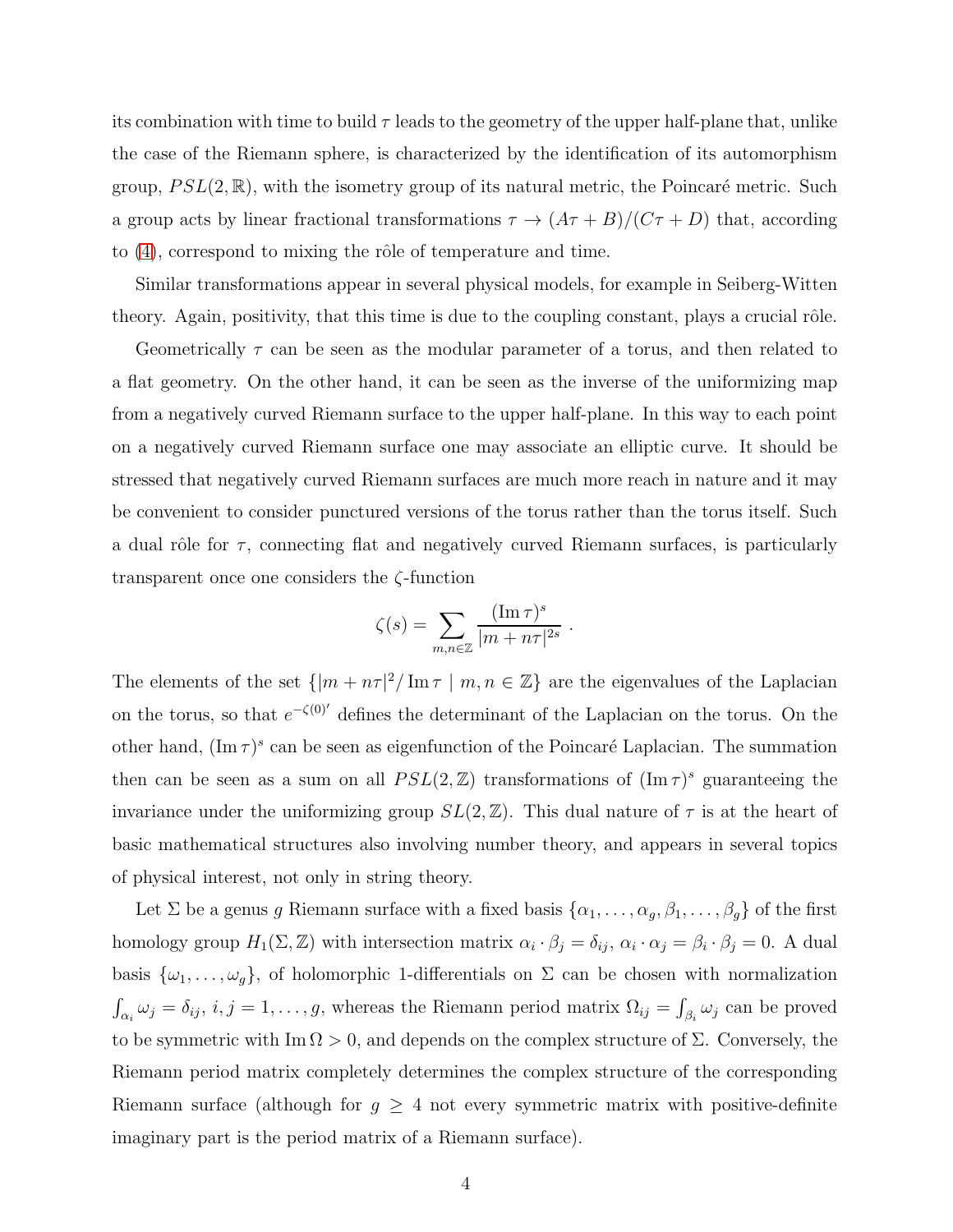Let us consider a scalar field theory on  $\Sigma$  with the one-dimensional target space compactified to a circle  $\mathbb{S}^1 = \mathbb{R}/2\pi R\mathbb{Z}$  of radius R. The partition function is defined as a path-integral

$$
Z(\beta) = \int_{(\Sigma, \mathbb{S}^1)} dX e^{-\beta S} ,
$$

where  $(\Sigma, \mathbb{S}^1)$  is the space of maps from  $\Sigma$  to  $\mathbb{S}^1$  and

$$
S[X] = \frac{1}{4\pi R^2} \int_{\Sigma} \partial X \bar{\partial} X \;, \tag{5}
$$

with the normalization chosen for later reference. By setting  $\beta = 2R^2/\alpha'$ , this path-integral corresponds to the g-loop contribution of a string theory with target space  $\mathbb{S}^1$ . Each function  $X:\Sigma\to\mathbb{S}^1$  satisfies the condition

$$
X(z + pt \alpha + qt \beta) = X(z) + 2\pi R(mt p - nt q) ,
$$

 $p, q \in \mathbb{Z}^g$ , where the winding numbers  $m, n \in \mathbb{Z}^g$  label the different solitonic sectors of  $(\Sigma, \mathbb{S}^1)$ . Let us split X into classical and quantum parts  $X = X^{cl} + X^q$ , where  $X^{cl}$  satisfies the classical equation of motion

$$
\Delta X^{cl}=0\ ,
$$

so that  $X^{cl}$  is a harmonic function on  $\Sigma$ . It is worth noticing that there exists a unique harmonic function for each solitonic sector, i.e. for each pair  $(m, n) \in \mathbb{Z}^{2g}$ . Therefore, the splitting can be performed in such a way that the quantum contribution  $X_q$  is a real singlevalued function on  $\Sigma$ , that is  $X_q(z + p^t \alpha + q^t \beta) = X_q(z)$ . It follows that the path integral splits into a sum over the inequivalent sectors labeled by solitonic numbers  $(m, n) \in \mathbb{Z}^{2g}$ times the functional integral over the space of real single-valued functions on  $\Sigma$ 

$$
Z(\beta) = \sum_{m,n \in \mathbb{Z}^g} e^{-\beta S_{m,n}} \int_{(\Sigma,\mathbb{R})} dX e^{-\beta S} ,
$$

whereas the mixed terms with classical times quantum part vanish. The harmonic function in the sector  $(m, n) \in \mathbb{Z}^{2g}$  is

$$
X_{m,n}^{cl}(z,\bar{z}) = \frac{\pi R}{i} (m + \bar{\Omega}n)^t (\text{Im }\Omega)^{-1} \int^z \omega + c.c. ,
$$

so that, by using the Riemann bilinear relations

$$
\int_{\Sigma} \omega_i \wedge \bar{\omega}_j = -2i \operatorname{Im} \Omega_{ij} ,
$$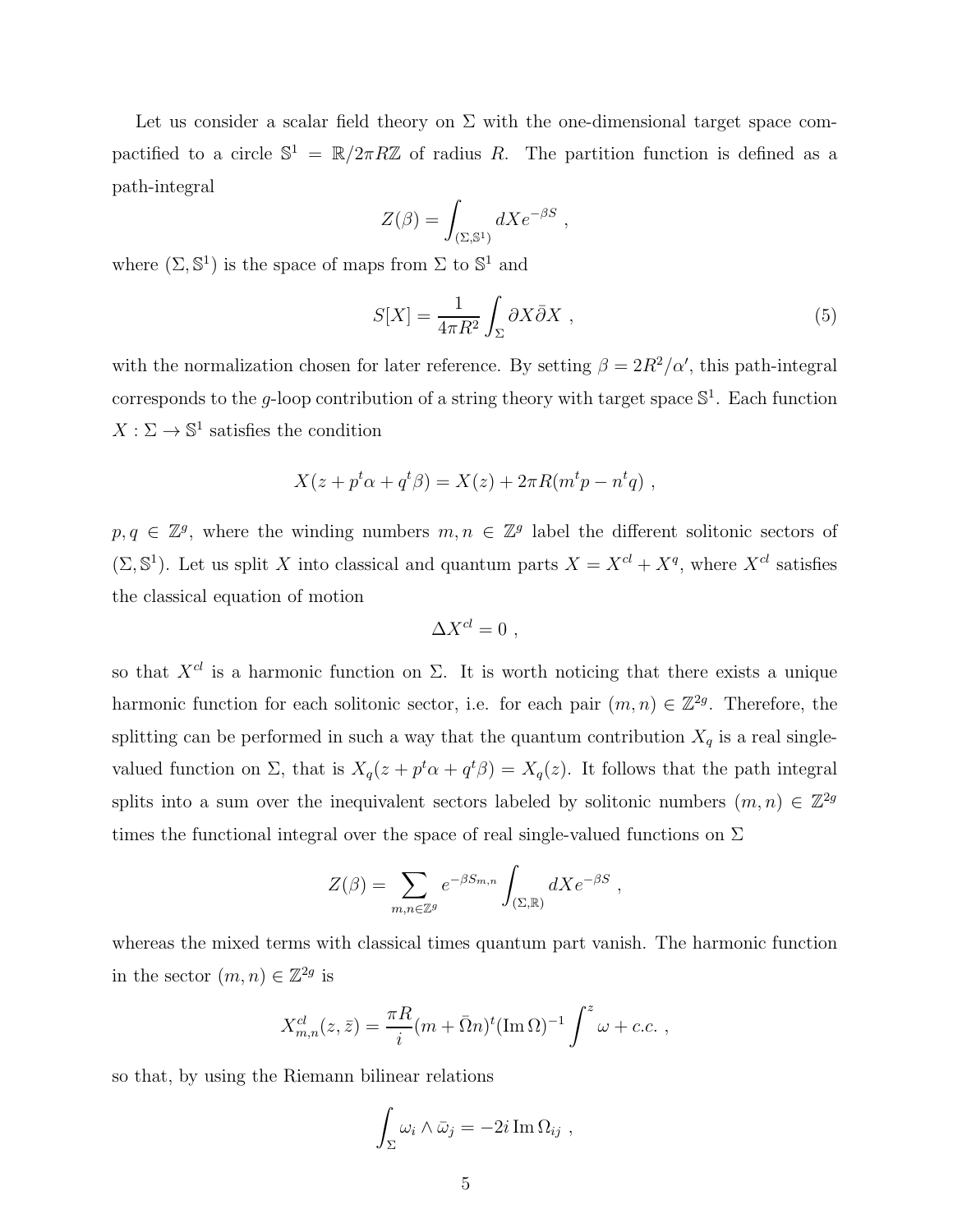we obtain

$$
S_{m,n} = S[X_{m,n}^{cl}] = \pi (m + \bar{\Omega}n)^{t} (\text{Im }\Omega)^{-1} (m + \Omega n) .
$$

Therefore, the partition function is  $Z = Z_{sol}Z_q$ , where

<span id="page-5-0"></span>
$$
Z_{sol}(\beta) = \sum_{m,n \in \mathbb{Z}^g} e^{-\beta \pi (m + \bar{\Omega}n)^t (\text{Im }\Omega)^{-1} (m + \Omega n)},
$$
\n
$$
Z_q(\beta) = \left(\frac{A_{\Sigma}}{\det'(-\beta \Delta)}\right)^{1/2},
$$
\n(6)

and  $A_{\Sigma} = \int_{\Sigma} \sqrt{g}$ .

On the other hand, let us consider the quantum statistical partition function at the temperature T on a g-dimensional complex torus  $J_{\Omega} = \mathbb{C}^g/(\mathbb{Z}^g + \Omega \mathbb{Z}^g)$ , for some symmetric  $g \times g$  matrix  $\Omega$ , with  $\text{Im } \Omega > 0$ ,

$$
Z_{stat}(\beta) = \text{Tr} \ e^{-\beta H} \ ,
$$

where  $\beta = 1/k_B T$ ,  $H \equiv \Delta_{J_{\Omega}}/2\pi$  and

$$
\Delta_{J_{\Omega}} = -2 \operatorname{Im} \Omega_{ij} \frac{\partial}{\partial z_i} \frac{\partial}{\partial \bar{z}_j} ,
$$

is the Laplacian on  $J_{\Omega}$  with respect to the natural metric  $ds^2 = (2 \text{Im }\Omega)^{-1}_{ij} dz^i d\bar{z}^j$ . Here and in the following,  $\beta$  and H are rescaled by some fixed length L and thought of as dimensionless quantities. A complete orthogonal basis of eigenfunctions for H is  $\{\Psi_{m,n}\}_{m,n\in\mathbb{Z}^g}$ , with

$$
\Psi_{m,n}(z,\bar{z}) = e^{\pi (m+\bar{\Omega}n)^t (\operatorname{Im} \Omega)^{-1} z - c.c.}.
$$

Indeed, a trivial computation shows that

$$
H\Psi_{m,n} = \lambda_{m,n} \Psi_{m,n} ,
$$

with eigenvalues

$$
\lambda_{m,n} = \pi (m + \bar{\Omega} n)^t (\text{Im}\,\Omega)^{-1} (m + \Omega n) ,
$$

so that  $S_{m,n} = \lambda_{m,n}$  and

<span id="page-5-1"></span>
$$
Z_{stat}(\beta) = \sum_{m,n \in \mathbb{Z}^g} e^{-\beta \pi (m + \bar{\Omega}n)^t (\text{Im}\,\Omega)^{-1} (m + \Omegan)} \ . \tag{7}
$$

Comparing Eqs. $(6)$  and  $(7)$ , we obtain the remarkable identity Eq. $(1)$  between the classical contribution to the partition function in a 2-dimensional field theory and the quantum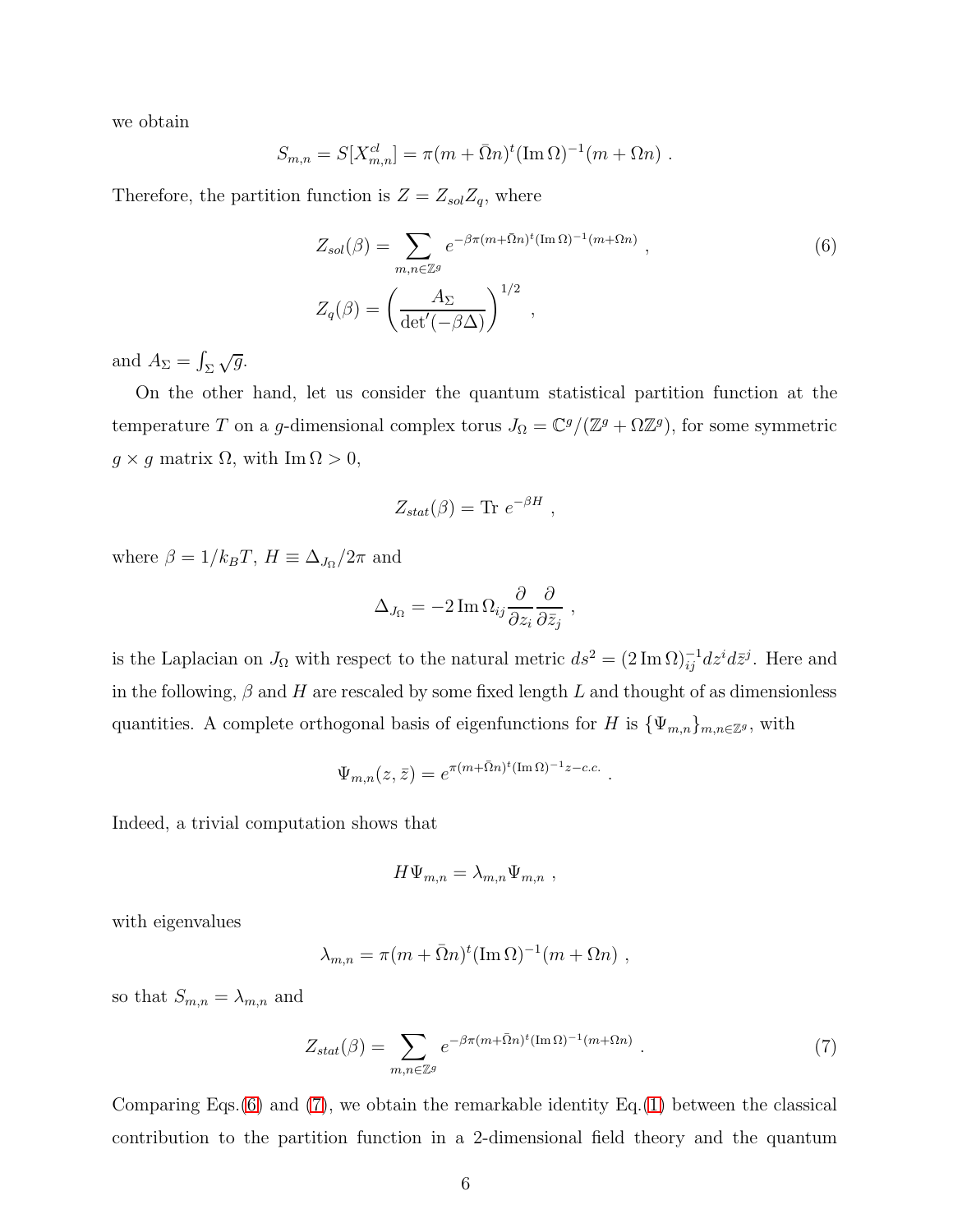statistical partition function of a free particle in a 2g-dimensional space. Note that the space in the statistical theory is exactly the Jacobian torus of the Riemann surface where the first theory is defined. In particular, in the case of genus 1,  $\Sigma$  coincides with its Jacobian and we obtain a duality on the same space.

By applying the Poisson summation formula

$$
\sum_{m \in \mathbb{Z}^d} e^{-\pi (m+a)^t A(m+a) + 2\pi i m^t b} = (\det A)^{-\frac{1}{2}} \sum_{m \in \mathbb{Z}^d} e^{-\pi (m+b)^t A^{-1} (m+b) - 2\pi i (m+b)^t a} ,
$$

to the sum over m in  $Z_{sol}(\beta)$ , one obtains

$$
Z_{sol}(\beta) = \left(\frac{\det \operatorname{Im} \Omega}{\beta^g}\right)^{1/2} \sum_{m,n \in \mathbb{Z}^g} e^{\pi[-\beta^{-1}m^t(\operatorname{Im} \Omega)m - \beta n^t(\operatorname{Im} \Omega)n + 2im^t(\operatorname{Re} \Omega)n]} = \beta^{-g} Z_{sol}(1/\beta) ,
$$

where the correspondence  $\beta \to 1/\beta$  implies  $R \to R' = \alpha'/2R$ , which is the standard Tduality for string theory on a circle. In the case of  $Z_{stat}(\beta)$ , the same calculation leads to

$$
Z_{stat}(\beta) = \beta^{-g} Z_{stat}(1/\beta) ,
$$

which has to be interpreted as a hot-cold duality  $T \to T' = T_{sd}^2/T$ , where  $T_{sd}$  is the self-dual temperature  $T_{sd} = \hbar c / k_B L$ . Note that, by setting  $L \sim (\alpha'/2)^{1/2}$ , a correspondence can be established between the energy scales in the string theory model and in the quantum statistical one, relating the fixed points (self-dual radius and temperature, respectively) under the duality  $\beta \to 1/\beta$ .

¿From the point of view of statistical mechanics, it is natural to consider the complexification

<span id="page-6-0"></span>
$$
\tau = -t + i\beta \tag{8}
$$

where  $t$  denotes the time, so that we can define

$$
Z_{stat}(\tau) = \text{Tr } e^{i\tau H} .
$$

By Poisson summation, we obtain the duality

$$
Z_{stat}(\tau) = (-i\tau)^{-g} Z_{stat}(-1/\tau) ,
$$

that mixes time and temperature, namely

$$
t \to \frac{-L^2}{c^2[t^2 + (\hbar/k_BT)^2]}t
$$
,  $\frac{1}{T} \to \frac{L^2}{c^2[t^2 + (\hbar/k_BT)^2]} \frac{1}{T}$ ,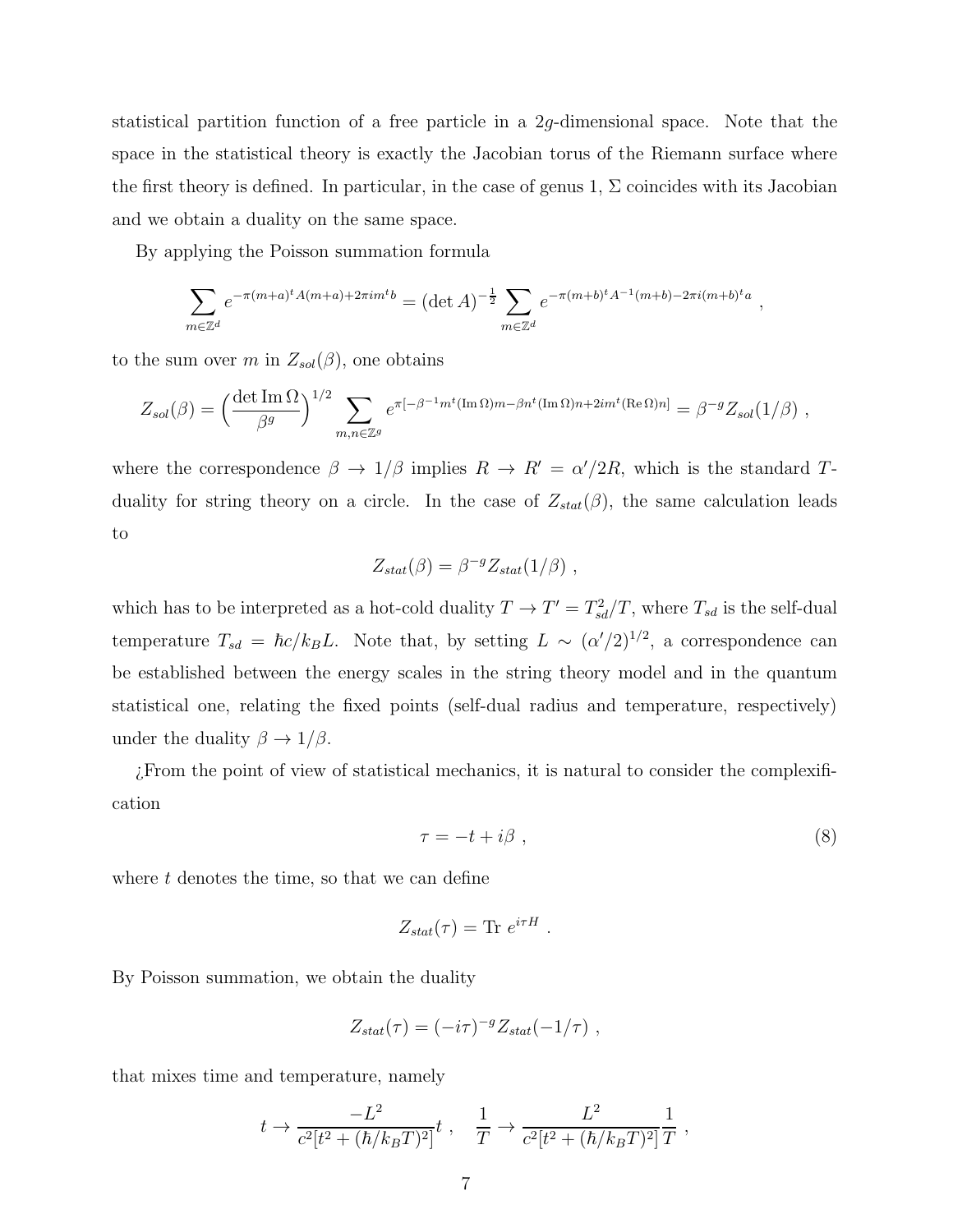where the dimensional parameters have been recovered.

We have seen that the classical sector of the compactified string on  $\mathbb{S}^1$  has a quantum statistical description on the Jacobian torus. This corresponds, like the original string, to a first quantized theory. Also note that restricting the eigenfunctions of H to the image of  $\Sigma$ in  $J_{\Omega}$  provides a direct link between  $\Psi_{m,n}$  and  $X_{m,n}^{cl}$ , namely

$$
\Psi_{m,n}(\int^{z} \omega, \overline{\int^{z} \omega}) = e^{\frac{i}{R} X_{m,n}^{cl}}, \qquad (9)
$$

resembling a classical vertex. This may indicate that the dual description of the classical contribution is the facet of a more general dual description of the full string. For example, the fact that the Laplacian acting on sections of the torus and the one acting on sections of its Jacobian coincide, implies a functional relation between the classical and quantum sectors of the string (coming from the heat equation). This suggests that even the quantum sector of the string admits a dual description which may extend to higher genus as well. Understanding such an extension means to investigate the possible relations, for any  $g$ , between the spectrum of  $\Delta_{J_{\Omega}}$  and the one of  $\Delta$ ; a problem that, as we will comment below, is of considerable mathematical interest. For the time being we note that, due to the appearance of  $(\text{Im }\Omega)^{-1}_{ij}$ , a distinguished rôle may be played by the Bergman metric

$$
ds^{2} = \frac{1}{g} \sum_{i,j=1}^{g} \omega_{i}(z) (\operatorname{Im} \Omega)^{-1}_{ij} \overline{\omega_{j}(z)} .
$$

We note that the equality [\(1\)](#page-1-0) between the sum over the topologically non-trivial states of a 2-dimensional sigma model and the trace of operators over the Hilbert space of a free particle on the Jacobian torus, is reminiscent of electric-magnetic duality in  $\mathcal{N} = 2$  SYM theory. In the latter, the solitonic objects are the 't Hooft-Polyakov monopoles and Julia-Zee dyons, and the elementary objects are gluons. In our model Eq.[\(8\)](#page-6-0) can be thought of as the complex coupling constant. Its analog in SYM theory is  $\tau = \frac{\Theta}{2\pi} + \frac{4\pi i}{g^2}$  $rac{4\pi i}{g^2}$ . However, while electric-magnetic duality is between weakly coupled and strongly coupled regimes of two different theories (or of the same theory, if the theory is self-dual), in our model the duality is established between the same regimes of different theories. The way out is to note that by the composition of Eq.[\(1\)](#page-1-0) and T-duality [\(3\)](#page-1-1), precisely reproduces what we expect for an analog of the electric-magnetic duality.

Let us further comment the complex combination of time and temperature. For the quantum theory to be unitary the action must be real. The imaginary part of the action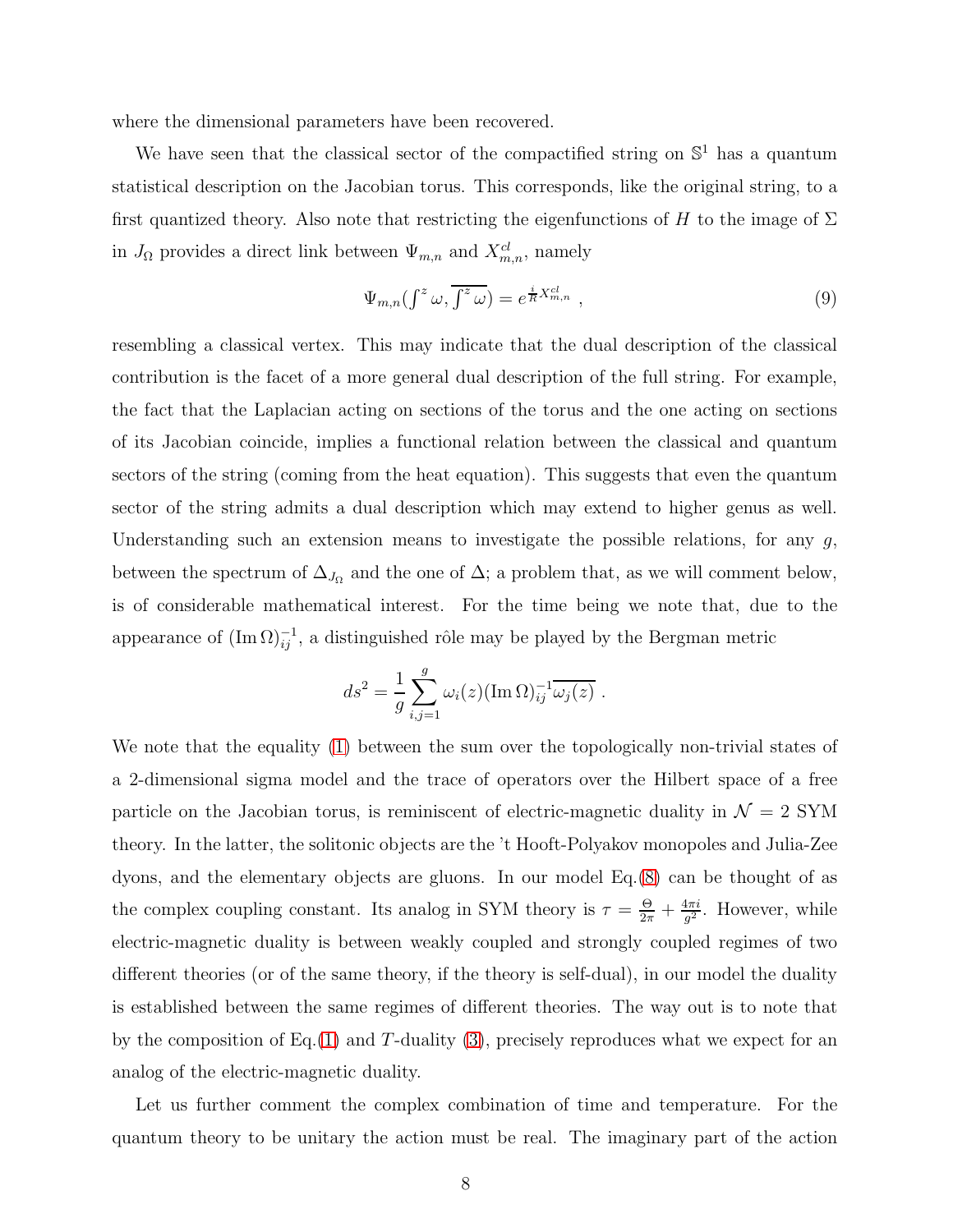leads to non-conservation of probability, as it is clear from the form of the Feynman weight  $e^{\frac{i}{\hbar}S}$ . The probability grows with the entropy, so the imaginary part of the action should be negative. Moreover, its presence leads to decreasing of the information, and therefore to increasing of the entropy. A possible interpretation is to consider the imaginary part of the action as the entropy:  $S = \mathcal{A} - i\mathcal{E}$ . If we write the action  $\mathcal{A}$  in the momentum space as a function of momentum and energy  $E$  (which can be achieved after taking its Legendre transform) and use  $\partial \mathcal{A}/\partial E = t$ , we obtain

$$
\partial S/\partial E = t - i\beta = -\tau.
$$

This suggests that the combination of time and temperature at hands is the variable conjugated to energy in the case when the action is complex.

Let us conclude by observing that an intriguing outcome is that in the case of  $g = 1$ , the Jacobian corresponds to the torus itself. In this way the quantum and solitonic contributions both are expressed in terms of the same Laplacian. An old problem in the theory of Riemann surfaces is to find an analytic expression for the determinant of Laplacian acting on degree zero bundles in which the dependence on the period Riemann matrix appears explicitly. In [\[7\]](#page-9-6) it was conjectured a relation between the determinant of the Laplacian on the Jacobian and the one on the Riemann surface. This would provide a functional relation between  $Z_{stat}(\beta)$ and the quantum contribution to the string partition function also in the higher genus case, generalizing the relation for  $g = 1$ . The eigenvalues  $\lambda_{m,n}$  also appear in considering the Laplacian with respect to degenerate metrics [\[7\]](#page-9-6), for which ramified covering of the torus play a crucial rôle [\[8](#page-9-7)]. Ramified covering of the torus correspond to a particular kind of CM (complex multiplication) satisfied by the Riemann period matrix [\[8\]](#page-9-7). Remarkably, such special Riemann surfaces also appear in the null compactification of type-IIA string perturbation theory at finite temperature [\[9](#page-9-8)]. It is worth noticing that CM, which is a lattice condition, also appears in the study of sigma models on Calabi-Yau manifolds [\[10\]](#page-9-9).

We note that the dimensionality of our model suggests an intriguing relation with the string theory compactified on a Riemann surface of unitary volume in string units, where the effective degrees of freedom are still the ones of a  $2q$ -dimensional theory [\[11\]](#page-9-10). Presumably this is connected to the relation between Fuchsian groups and Liouville theory and to the fact that, in particular regimes, the commutators between the Fuchsian generators may be negligible so leading to a homological description.